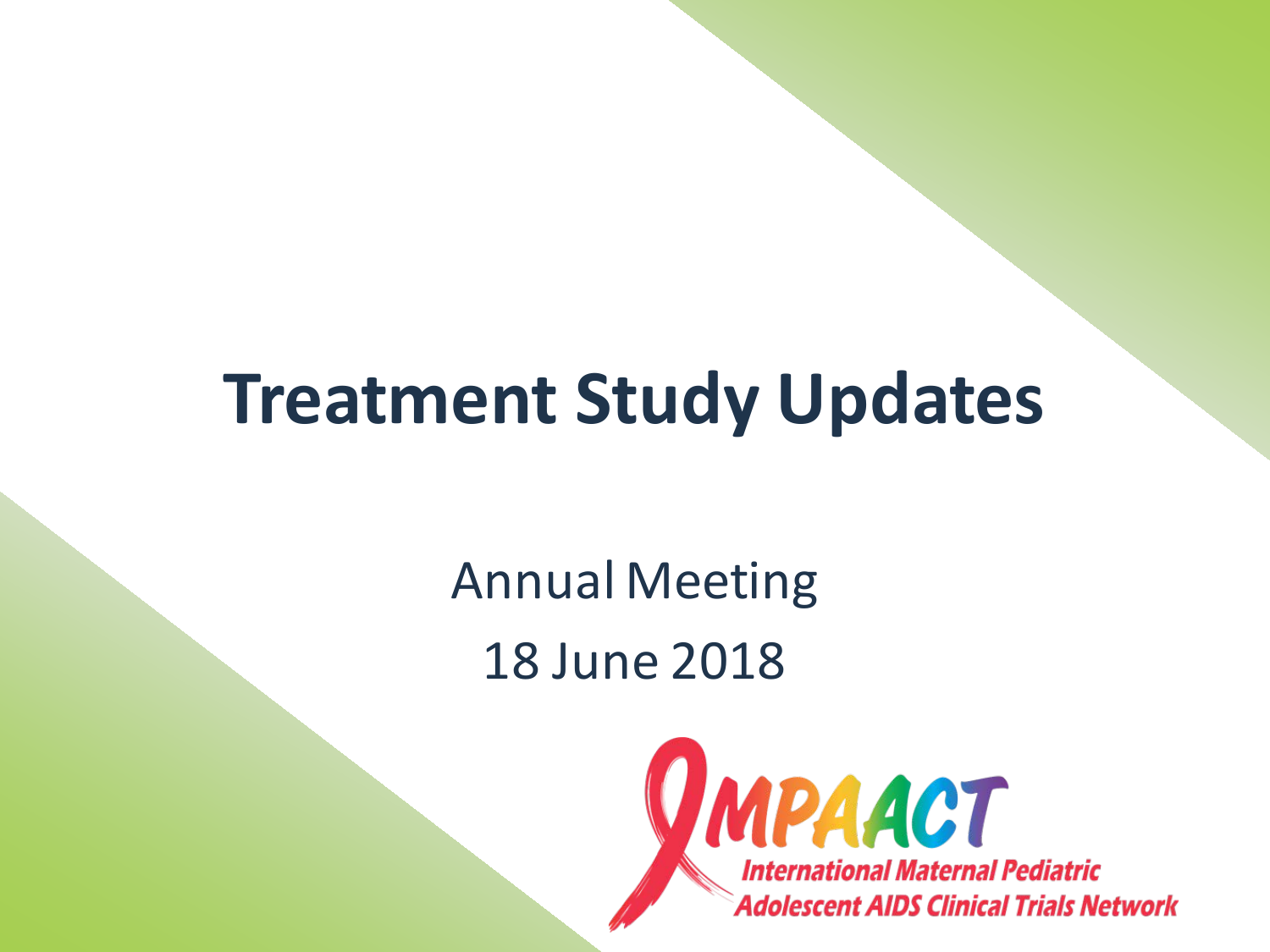# IMPAACT Treatment Studies: **Closed to Accrual**

| <b>Study</b> | <b>Title</b>                                                                                                                                                                                                                  | <b>Status</b>                                                                              | <b>Population</b>                                               |
|--------------|-------------------------------------------------------------------------------------------------------------------------------------------------------------------------------------------------------------------------------|--------------------------------------------------------------------------------------------|-----------------------------------------------------------------|
| P1097        | Raltegravir Pharmacokinetics and Safety<br>in Neonates                                                                                                                                                                        | Closed to accrual<br>(April 2018)<br>Closed to follow-up<br>expected in August 2018        | Pregnant women with<br><b>HIV and their infants</b>             |
| P1090        | A Phase II/III Open-Label Trial to<br>Evaluate the Safety, Tolerability, PK &<br>Antiviral Activity of Etravirine in<br>Antiretroviral Treatment-Experienced<br>HIV-1 Infected Infants and Children, ≥2<br>Months to <6 Years | <b>Closed to Accrual</b><br>(October 2017)<br>Closed to follow-up<br>expected in July 2023 | Children living with<br>HIV (2 months to $<$ 6<br>years of age) |

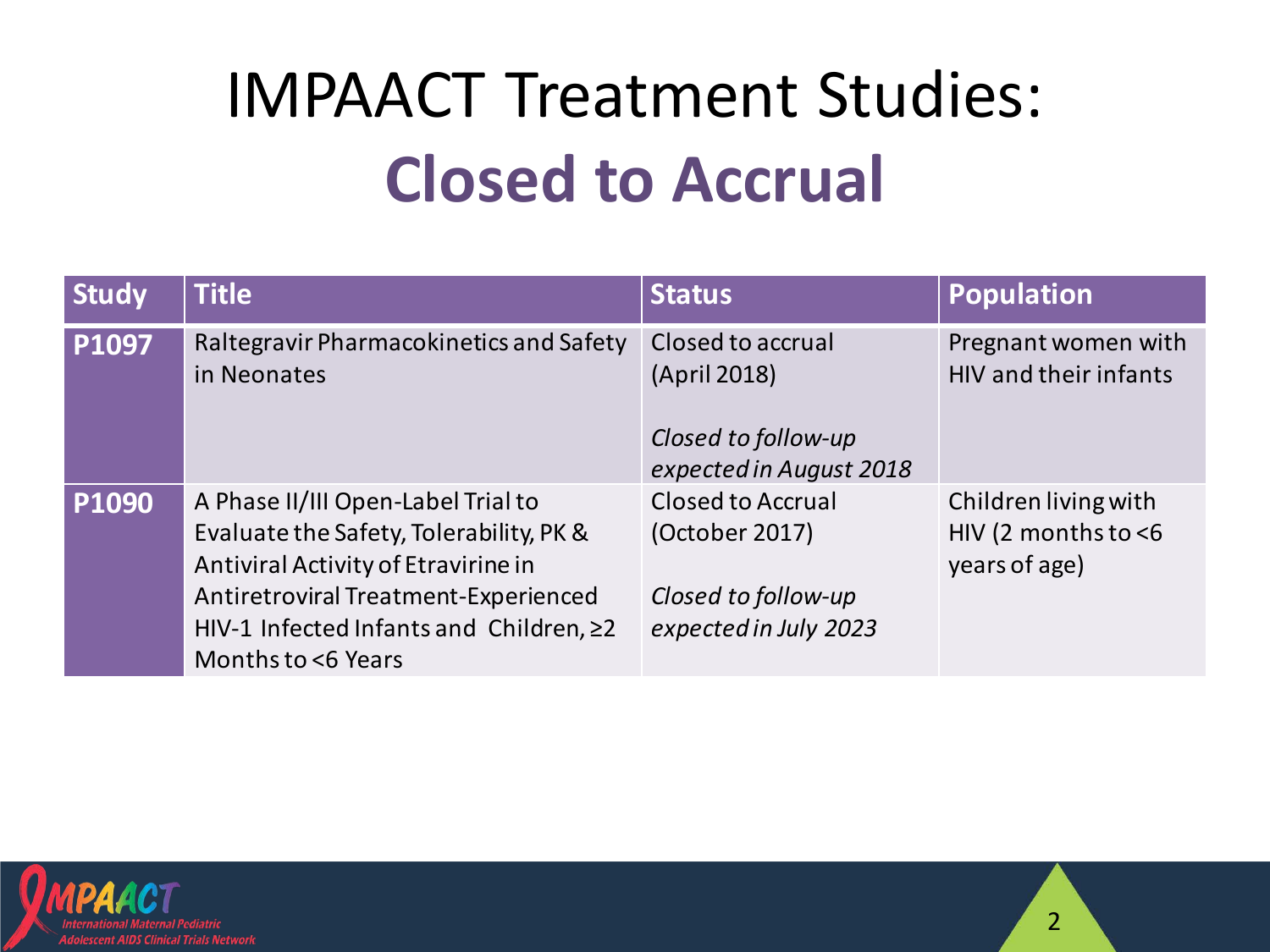# IMPAACT Treatment Studies: **Pending, Open to Accrual, and Enrolling**

| <b>Study</b>                      | <b>Title</b>                                                                                                                                                                                                                                                     | <b>Status</b>                                               | <b>Population</b>                                       |
|-----------------------------------|------------------------------------------------------------------------------------------------------------------------------------------------------------------------------------------------------------------------------------------------------------------|-------------------------------------------------------------|---------------------------------------------------------|
| <b>IMPAACT</b><br>2017<br>(MOCHA) | Phase I/II Study of the Safety, Acceptability,<br>Tolerability, and Pharmacokinetics of Oral<br>and Long-Acting Injectable Cabotegravir<br>and Long-Acting Injectable Rilpivirine in<br>Virologically Suppressed HIV-Infected<br><b>Children and Adolescents</b> | Pending<br>Open to accrual<br>expected by<br>September 2018 | Adolescents living<br>with HIV                          |
| <b>IMPAACT</b><br>2014            | Phase I/II Trial of the Pharmacokinetics,<br>Safety and Efficacy of Doravirine (MK-1439)<br>and Doravirine/Lamivudine/Tenofovir<br>Disoproxil Fumarate (MK-1439A) in HIV-1-<br>infected Children and Adolescents                                                 | Open to accrual<br>First enrollment<br>expected June 2018   | Children living with<br>HIV (12 to <18<br>years of age) |
| <b>IMPAACT</b><br>2007            | Phase I Safety & Pharmacokinetics of<br>Maraviroc in HIV-1-Exposed Neonates at Risk<br>of Acquiring HIV-1 Infection                                                                                                                                              | Enrolling,<br>15 of 72 (21%)                                | Neonates exposed<br>to HIV perinatally                  |

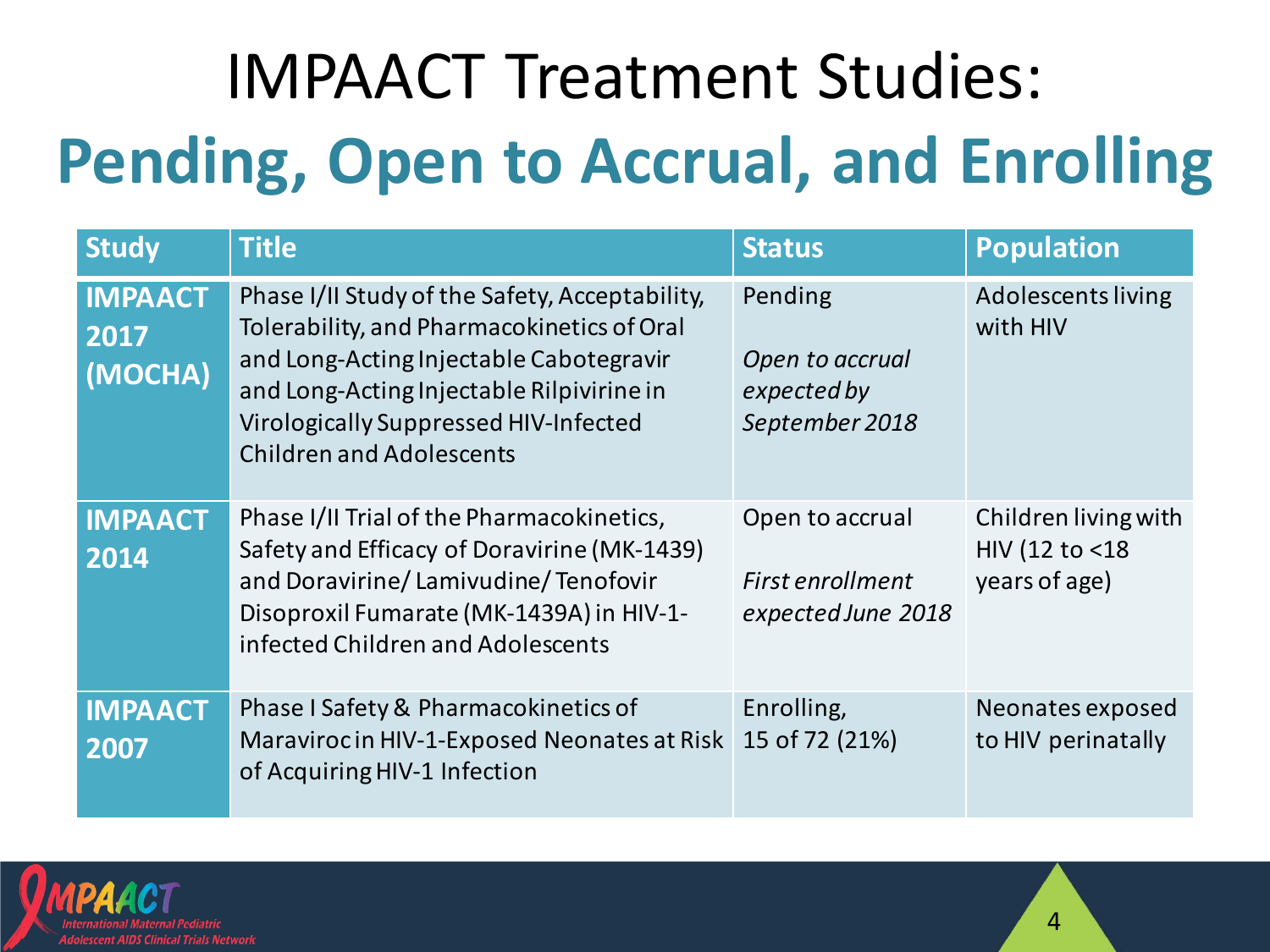## IMPAACT Treatment Studies: **In Development**

| <b>Study</b>           | <b>Title</b>                                                                                                                                                              | <b>Status</b>                                               | <b>Population</b>                                         |
|------------------------|---------------------------------------------------------------------------------------------------------------------------------------------------------------------------|-------------------------------------------------------------|-----------------------------------------------------------|
| <b>IMPAACT</b><br>2026 | Pharmacokinetic Properties of<br>Antiretroviral, Anti-Tuberculosis,<br><b>Contraceptive and Related Drugs During</b><br><b>Pregnancy and Postpartum</b>                   | <b>Protocol Version 1.0</b><br>expected in<br>November 2018 | Pregnant and<br>postpartum<br>women and their<br>infants  |
| <b>IMPAACT</b><br>2019 | Phase I/II Study of the Pharmacokinetics,<br>Safety, and Tolerability of Abacavir /<br>Dolutegravir / Lamivudine in HIV-1-<br>Infected Children Less than 12 years of Age | <b>Protocol Version 1.0</b><br>expected in<br>August 2018   | Children living with<br>HIV (2 to $<$ 12 years<br>of age) |

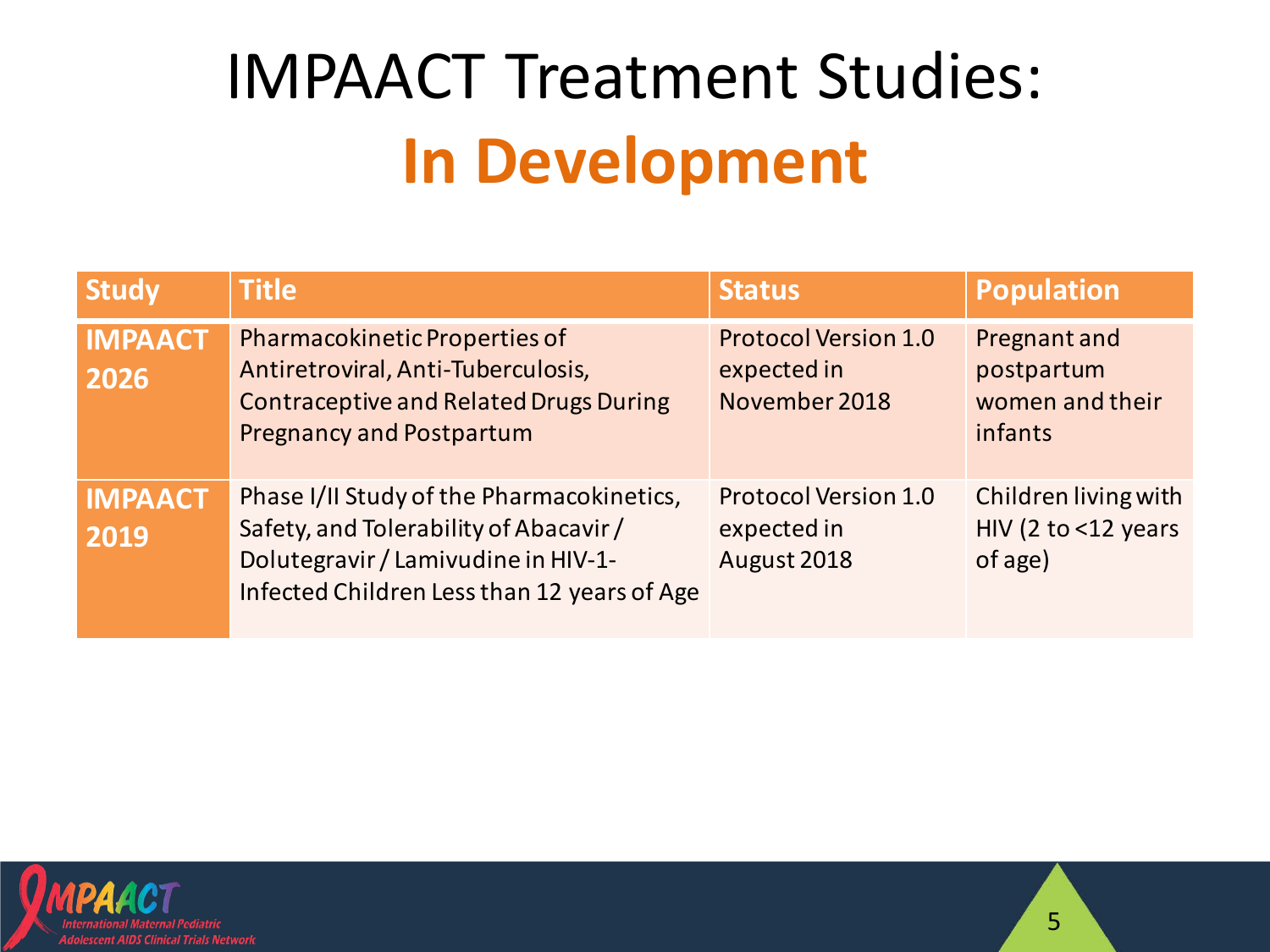## IMPAACT Treatment Studies: **Proposals**

| <b>Study</b>                | <b>Title</b>                                                                                                                                                                                                                                                  | <b>Population</b>                                      |
|-----------------------------|---------------------------------------------------------------------------------------------------------------------------------------------------------------------------------------------------------------------------------------------------------------|--------------------------------------------------------|
| <b>CS 5012</b><br>(CAP 521) | A Phase I Trial to Evaluate the Safety and Pharmacokinetics<br>of Dolutegravir in HIV-1 Exposed Neonates at Risk of<br><b>Acquiring HIV-1 Infection</b>                                                                                                       | Neonates exposed to HIV<br>perinatally                 |
| <b>CS 5016</b><br>(CAP 531) | Vedolizumab therapy in older perinatally-infected children<br>who initiated early antiretroviral treatment                                                                                                                                                    | Children living with HIV<br>(7 to 16 years of age)     |
| <b>CS 5018</b><br>(CAP 534) | Feasibility and acceptability of long acting injectable (LAI)<br>ARV medications in non-adherent HIV+ youth                                                                                                                                                   | Youth living with HIV<br>$(13 to < 24$ years of age)   |
| <b>CAP 538</b>              | Open-label, randomized, non-inferiority study to evaluate<br>maintenance of antiviral efficacy and safety of DTG + RPV<br>in ART-experienced, virologically suppressed, HIV-1-<br>infected children from 6 to <18 years of age and weighing<br>at least 17 kg | Children living with HIV<br>$(6 to < 18$ years of age) |